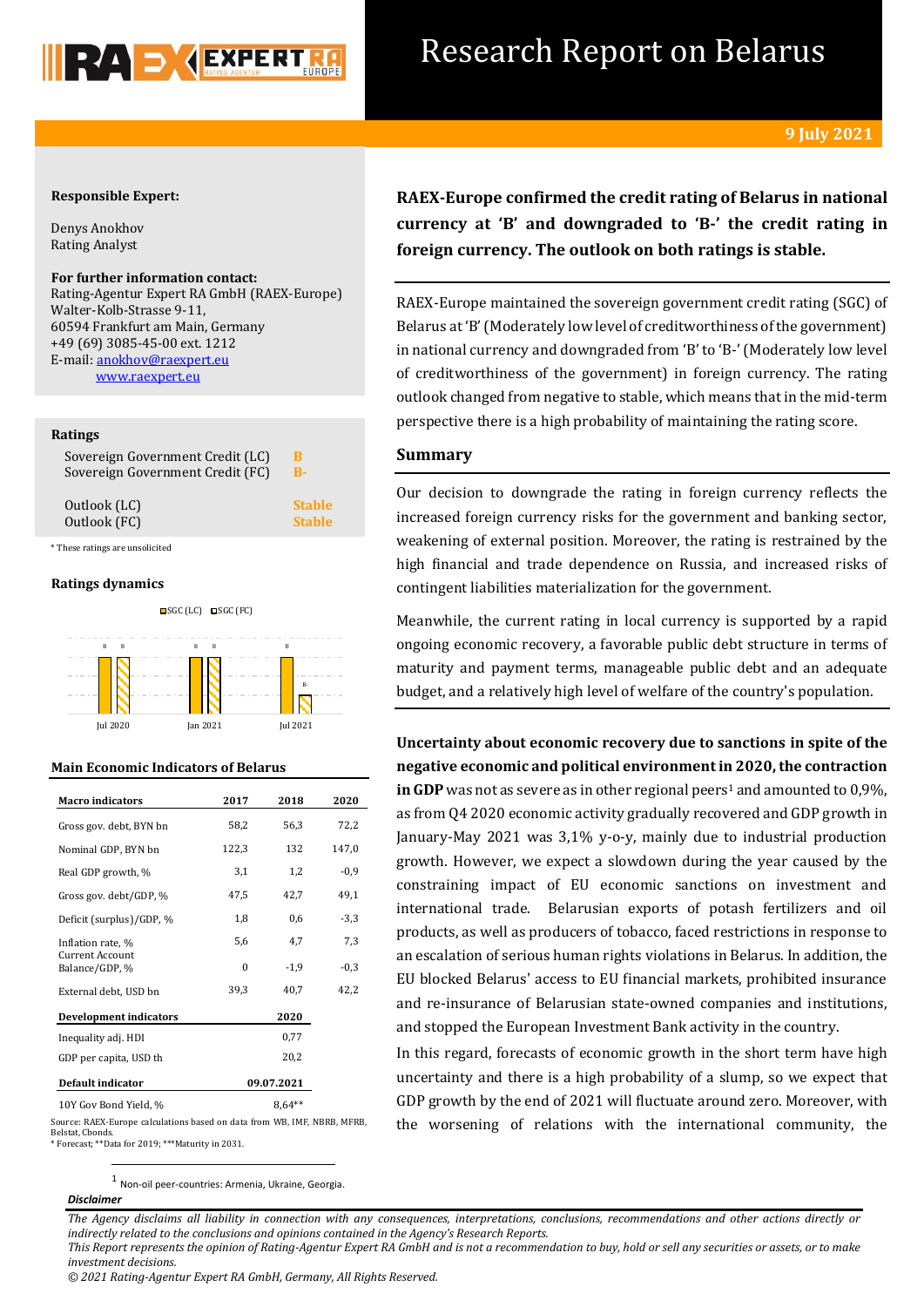# $\blacksquare$   $\blacksquare$   $\blacksquare$   $\blacksquare$   $\blacksquare$   $\blacksquare$   $\blacksquare$   $\blacksquare$   $\blacksquare$   $\blacksquare$   $\blacksquare$   $\blacksquare$   $\blacksquare$   $\blacksquare$   $\blacksquare$   $\blacksquare$   $\blacksquare$   $\blacksquare$   $\blacksquare$   $\blacksquare$   $\blacksquare$   $\blacksquare$   $\blacksquare$   $\blacksquare$   $\blacksquare$   $\blacksquare$   $\blacksquare$   $\blacksquare$   $\blacksquare$   $\blacksquare$   $\blacksquare$   $\blacks$

**Graph 1**: Macroeconomic indicators, %



Source: RAEX-Europe calculations based on data from the IMF and Belstat

**Graph 2**: Government debt dynamics, %



Source: RAEX-Europe calculations based on data from the IMF, Ministry of finance of the Republic of Belarus (MFRB)

**Graph 3**: Base rate vs CPI, %



dependence of Belarus on Russia, which remains the main partner for economic and financial stability, is increasing.

**Increased currency risks of the government's debt position.** Gross government debt rose to 49% of GDP and 139% of budget revenues on January 1, 2021, up from 42% of GDP and 109%, respectively, a year earlier. The growth was due to the weakening of the BYN exchange rate and extra borrowings mainly in international capital markets. Thus, the share of FX liabilities remains high at around 90% of gross government debt. Maturity and terms of government debt are favorable, in 2021 the government needs to repay debt and make service payments totaling BYN 8 bn, which is 5.4% of GDP. Under sanctions, the government has limited access to external borrowings, but relies on financial support from Russia and continues to issue bonds on the domestic market.

**Widening of the budget deficit.** In 2020, the consolidated budget deficit was 3,3% (according to official data, the consolidated budget deficit was 1,8%), both due to the planned reduction of revenues from customs oil duties, and the costs of supporting businesses and population during the pandemic. As a result of the "tax maneuver" of Russia, the budget losses of the Republic of Belarus amounted to almost 0,2% of GDP. Given the lower revenues and restructuring of debts of state-owned companies, we forecast an increase in the deficit to 4% in 2021, which limits the authorities' ability to carry out an expansionary fiscal policy.

**Instability and inefficiency of the current monetary policy.** As a result of the weakening of the Belarusian ruble and the outflow of deposits from the banking sector, consumer prices in 2020 increased by 7,4%, while the target level was not more than 5%. In the 1H 2021, inflation continued to accelerate to 9,4% in May. The main drivers were an increase in food prices, as well as imported goods, the cancellation of the preferential VAT rate on certain goods, as well as increased inflation expectations. In response, in April 2021 the refinancing rate was tightened by 75 bps to 8,5%, moreover, the authorities suspended the process of transition to the inflation targeting regime and returned to the directive lending, which reduces the effectiveness of the monetary policy. In addition, the effectiveness of the transmission mechanism is constrained by the increased dollarization of the economy and a weak domestic capital market.

**The external position is weakened by a decrease in foreign exchange reserves.** Due to lower imports and recovery of exports at the end of 2020, the current account deficit was only 0,4% of GDP at year-end. However, after a dramatic decline in 2020, FX reserves have not recovered and as of June 2021, stood at USD7,4 bn, down 10% from a year ago. At the same time, reserves still cover more than 2 months of imports. Thus, the external position continues to be under pressure, we do not expect a significant improvement, as foreign exchange reserves serve as the main source of repayment of government FX liabilities and smoothing volatility in the foreign exchange market, and the prospects for increasing exports of goods

## *Disclaimer*

*The Agency disclaims all liability in connection with any consequences, interpretations, conclusions, recommendations and other actions directly or indirectly related to the conclusions and opinions contained in the Agency's Research Reports.*

*This Report represents the opinion of Rating-Agentur Expert RA GmbH and is not a recommendation to buy, hold or sell any securities or assets, or to make investment decisions.*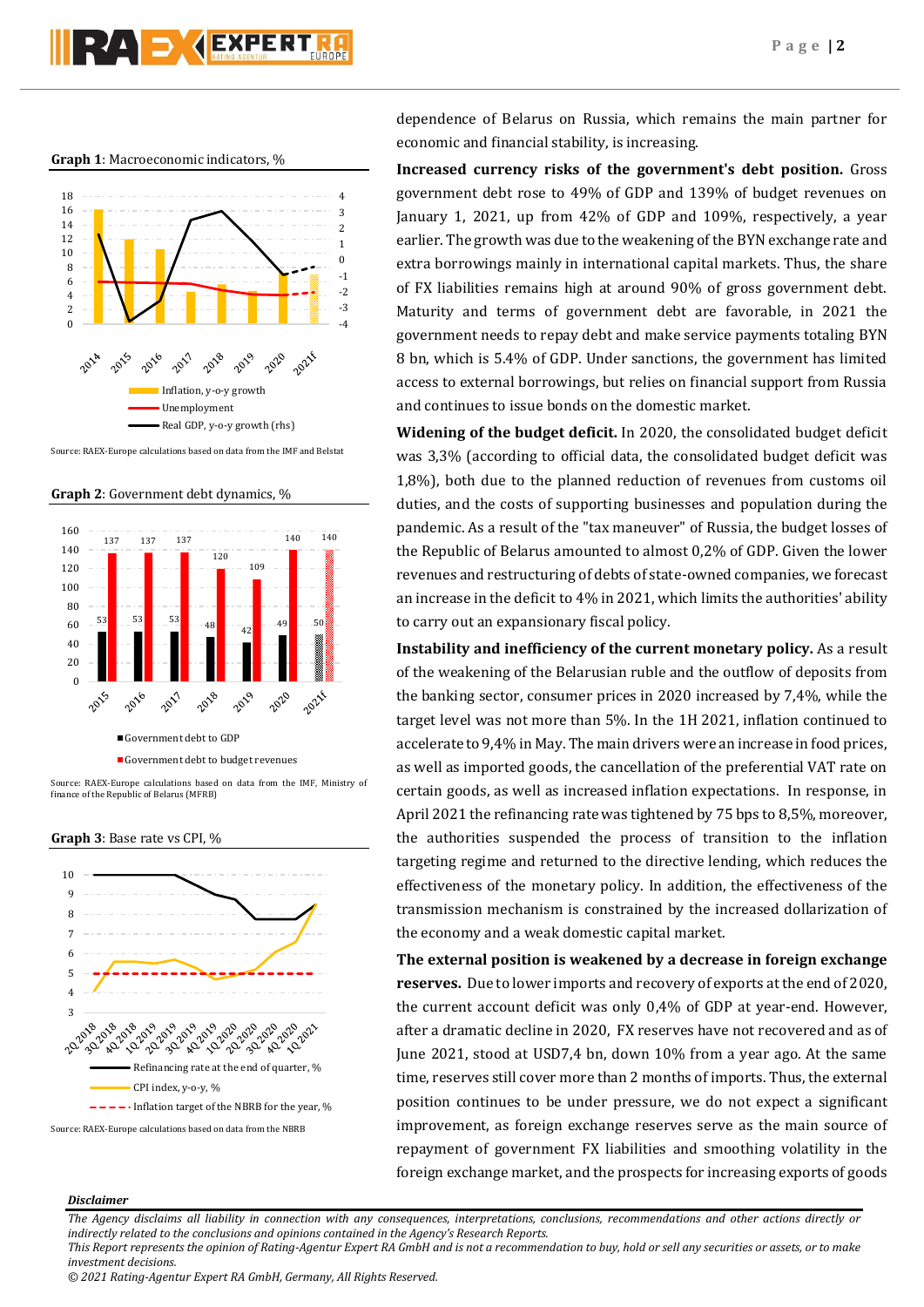## and services are not clear**.**

**The banking system remains highly exposed to foreign exchange and credit risks.** The banking sector's assets to GDP rose to 62% in 2021, up from 56% in 2020, boosted by a 21% year-over-year increase in corporate lending. After the outflow of household deposits in 2020, banks increased deposit rates and tightened withdrawal conditions, and the National Bank of Republic of Belarus supported bank capitalization and liquidity by placing budget funds in banks. The ratio of regulatory capital to riskweighted assets strengthened to 18,4, and the ROE and ROA were 9,6% and 1,2%, respectively, as of March 2021. NPLs rose slightly over the year to 5,2% as of March 2021. Despite meeting the financial stability key indicators, the banking system remains highly exposed to foreign exchange and credit risks. The high share of FX loans (46%) puts pressure on the asset quality of banks and in addition, there are increased risks of the realization of contingent liabilities for the government to support the public sector of the economy, as 65% of the banking system belongs to the state, and a high proportion of the loan portfolio is concentrated in the SOEs.





Source: RAEX-Europe calculations based on data from the IMF, NBRB

**Graph 5**: Financial dollarization, % of total





## **Stress factors:**

- The risks for the creditworthiness stem from the direct and indirect dependence on the relationships with Russia, as well as the economic and political situation of the major trading partner and creditor (medium weak stress-factor);
- Due to the depreciation of BYN, the increased foreign currency risks pressure the stability of the banking system and government finance. The elevated level of financial dollarization of the banking system remains one of the highest in the region at 46% and 63% of loans and deposits, respectively, as of March 2021. Moreover, the currency risk is a vulnerability that significantly limits the effectiveness of monetary policy (moderately weak stress-factor).

## **SENSITIVITY ASSESSMENT:**

The following developments could lead to an upgrade:

 Significant reduction of the dollarization of the banking system and the share of public debt in foreign currency;

## *Disclaimer*

*The Agency disclaims all liability in connection with any consequences, interpretations, conclusions, recommendations and other actions directly or indirectly related to the conclusions and opinions contained in the Agency's Research Reports. This Report represents the opinion of Rating-Agentur Expert RA GmbH and is not a recommendation to buy, hold or sell any securities or assets, or to make investment decisions.*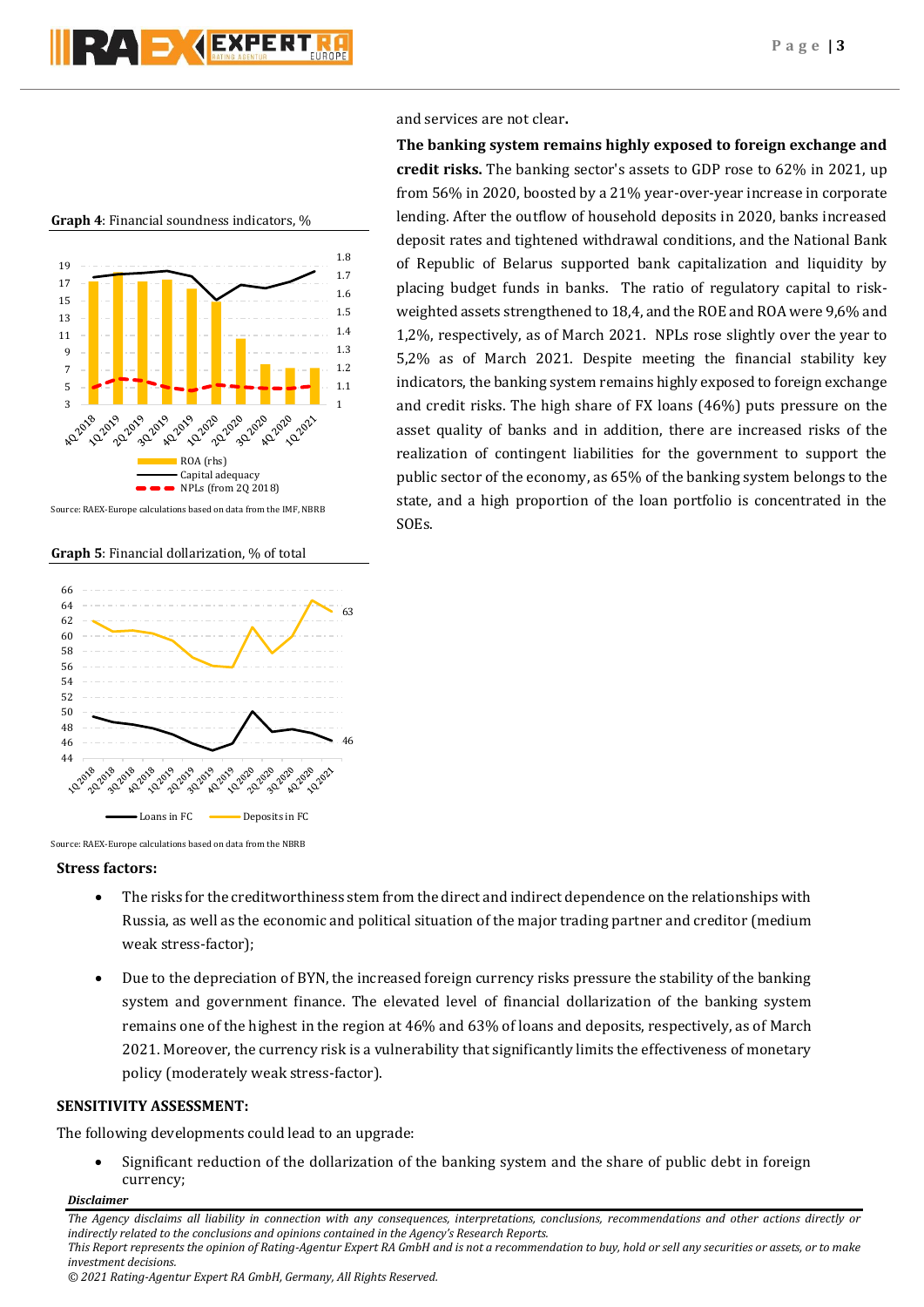

- Strengthening the external position by reducing pressure on banks' liquidity and building up international reserves;
- Fundamental reform of the public sector with increased efficiency of SOEs and reduced the state's footprint.

The following developments could lead to a downgrade:

- Escalation of the political conflict and further violation of human rights и civil freedoms, which may lead to increased financial and macroeconomic instability;
- Deterioration of state finances due to the realization of risks: a high share of foreign currency debt, limited access to capital markets and dependence on funding from Russia, as well as the materialization of contingent liabilities;
- Significant deviation from current monetary and fiscal policies, which may lead to macroeconomic instability.

## **ESG Disclosure:**

Inherent factors

 Quality of fiscal policy; quality of monetary policy; natural resources; natural and climatic threats; environmental threats; level of corruption, CPI; Government Effectiveness Index; quality of the business environment; position in Doing Business Ranking; level of investment in human capital, adjusted for inequality; Rule of Law Index; transparency of government policymaking Index; level of information transparency of the government; Political Stability and Absence of Violence/Terrorism Index; natural disasters, constant exposure to difficult natural conditions.

Drivers of change factors

 Human rights violations in Belarus against the political opposition and reporters have led to the economic sanctions, which can result in the deterioration of economic indicators and state finances.

Next scheduled rating publication: TBD December 2021. The full sovereign rating calendar can be found at [Sovereign Rating Calendar 2021](https://raexpert.eu/sovereign/#conf-tab-5)

For further information contact:

Responsible expert: Denys Anokhov, Rating Associate of RAEX-Europe +49 (69) 3085-45-00, ext. 1212 [anokhov@raexpert.eu](mailto:anokhov@raexpert.eu)

Reviewer: Hector Alvarez, Associate Director of RAEX-Europe +49 (69) 3085-45-00, ext. 1213 [alvarez@raexpert.eu](mailto:alvarez@raexpert.eu)

## **Rating-Agentur Expert RA GmbH (RAEX-Europe)**

Walter-Kolb-Strasse 9-11, 60594 Frankfurt am Main, Germany +49 (69) 3085-45-00 E-mail[: info@raexpert.eu](mailto:info@raexpert.eu) [www.raexpert.eu](http://raexpert.eu/)

*Disclaimer* 

*investment decisions.*

*The Agency disclaims all liability in connection with any consequences, interpretations, conclusions, recommendations and other actions directly or indirectly related to the conclusions and opinions contained in the Agency's Research Reports. This Report represents the opinion of Rating-Agentur Expert RA GmbH and is not a recommendation to buy, hold or sell any securities or assets, or to make* 

*<sup>© 2021</sup> Rating-Agentur Expert RA GmbH, Germany, All Rights Reserved.*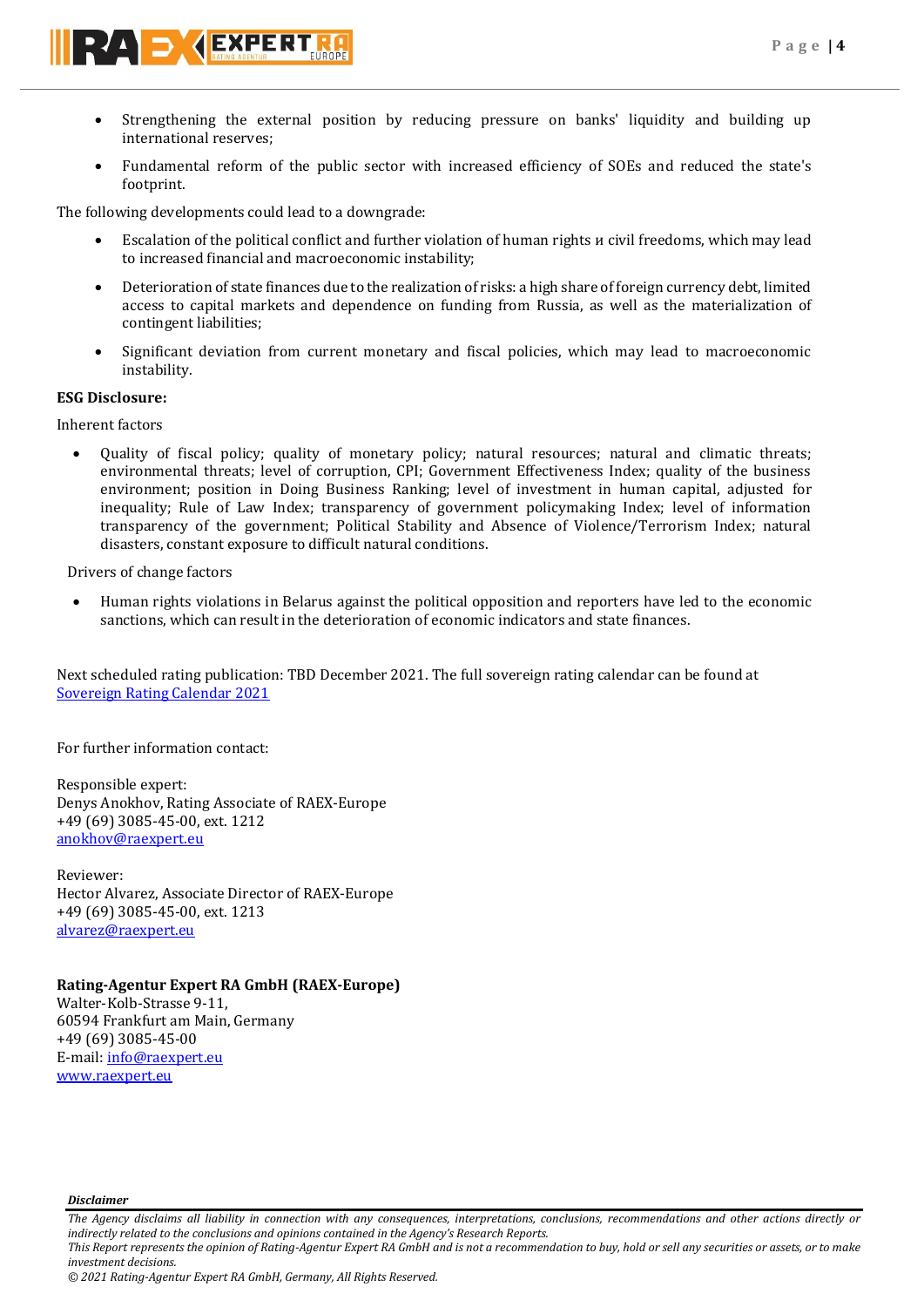## RATING HISTORY:

|             |                      | <b>SGC</b>       |              | <b>Outlook</b>  |           |           |          |
|-------------|----------------------|------------------|--------------|-----------------|-----------|-----------|----------|
| <b>Date</b> | <b>Review reason</b> | <b>National</b>  | Foreign      | <b>National</b> | Foreign   |           |          |
|             |                      | currency         | currency     | currency        | currency  |           |          |
|             | Scheduled            | B                | B            |                 |           |           |          |
| 08.01.2021  | revision of both     |                  |              |                 |           |           |          |
|             | types of ratings     |                  |              |                 | Negative  | Negative  |          |
|             | for the country      |                  |              |                 |           |           |          |
|             | Scheduled            |                  |              |                 |           |           |          |
| 10.07.2020  | revision of both     |                  | $\, {\bf B}$ | Stable          | Stable    |           |          |
|             |                      | types of ratings | $\, {\bf B}$ |                 |           |           |          |
|             | for the country      |                  |              |                 |           |           |          |
|             | Scheduled            |                  |              |                 |           |           |          |
|             | revision of both     |                  |              |                 |           |           |          |
| 10.01.2020  | types of ratings     | B                | $\, {\bf B}$ | Positive        | Positive  |           |          |
|             | for the country      |                  |              |                 |           |           |          |
|             | Scheduled            |                  |              |                 |           |           |          |
|             | revision of both     |                  |              |                 |           |           |          |
| 12.07.2019  | types of ratings     | $\, {\bf B}$     | $\, {\bf B}$ | Positive        | Positive  |           |          |
|             | for the country      |                  |              |                 |           |           |          |
|             | Scheduled            |                  |              |                 |           |           |          |
|             | revision of both     |                  |              |                 |           |           |          |
| 18.01.2019  | types of ratings     | B                | <b>B-</b>    | Positive        | Positive  |           |          |
|             | for the country      |                  |              |                 |           |           |          |
| 20.07.2018  | Scheduled            |                  |              |                 |           |           |          |
|             | revision of both     | $\mathbf B$      |              | Positive        | Positive  |           |          |
|             | types of ratings     |                  | <b>B-</b>    |                 |           |           |          |
|             | for the country      |                  |              |                 |           |           |          |
|             | Scheduled            | B                |              | $B -$           | <b>NA</b> | <b>NA</b> |          |
| 26.01.2018  | revision of both     |                  |              |                 |           |           |          |
|             | types of ratings     |                  |              |                 |           |           |          |
|             | for the country      |                  |              |                 |           |           |          |
| 28.07.2017  | Scheduled            | B                |              |                 |           |           |          |
|             | revision of both     |                  |              | $B -$           | <b>NA</b> | <b>NA</b> |          |
|             | types of ratings     |                  |              |                 |           |           |          |
|             | for the country      |                  |              |                 |           |           |          |
| 03.02.2017  | Scheduled            | $\, {\bf B}$     |              |                 |           |           |          |
|             | revision of both     |                  |              | $B -$           | $\rm NA$  | $\rm NA$  |          |
|             | types of ratings     |                  |              |                 |           |           |          |
|             | for the country      |                  |              |                 |           |           |          |
| 05.08.2016  | Scheduled            | $\, {\bf B}$     |              |                 |           |           |          |
|             | revision of both     |                  |              |                 | $B -$     | $\rm NA$  | $\rm NA$ |
|             | types of ratings     |                  |              |                 |           |           |          |
|             | for the country      |                  |              |                 |           |           |          |
| 04.03.2016  | First assignment     |                  |              |                 |           |           |          |
|             |                      | of both types of |              | $\, {\bf B}$    | $B -$     | NA        | $\rm NA$ |
|             | ratings              |                  |              |                 |           |           |          |

*Disclaimer* 

*The Agency disclaims all liability in connection with any consequences, interpretations, conclusions, recommendations and other actions directly or indirectly related to the conclusions and opinions contained in the Agency's Research Reports.*

*This Report represents the opinion of Rating-Agentur Expert RA GmbH and is not a recommendation to buy, hold or sell any securities or assets, or to make investment decisions.*